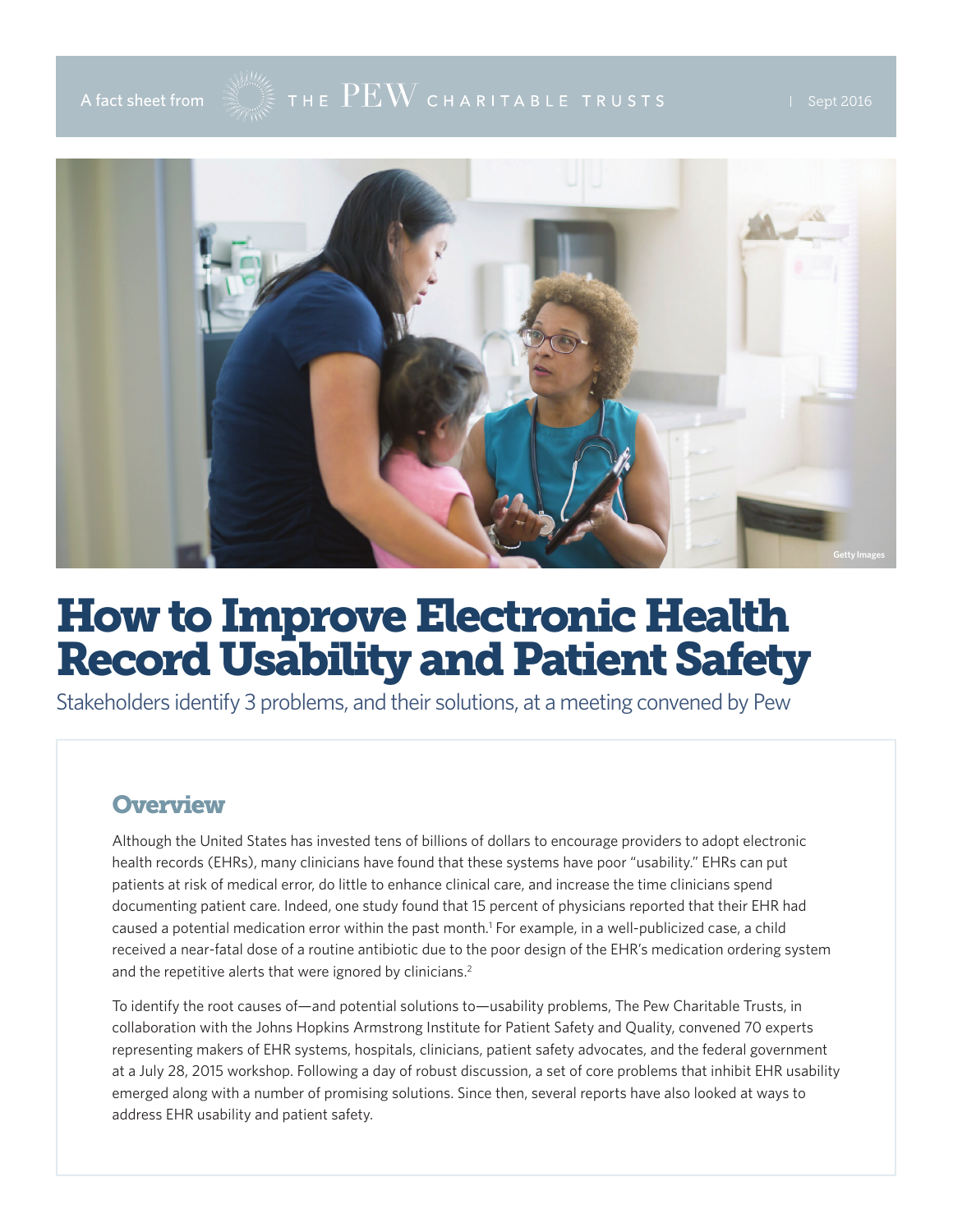This fact sheet incorporates findings from the meeting and recent publications, and outlines a comprehensive approach to address EHR usability that:

- Requires appropriate safety testing of the products before they are used.
- Gives providers the ability to assess how well the products protect patient safety.
- Ensures that any lessons learned are disseminated across the health care system.

### Problem 1: Inadequate testing requirements

Not all makers of EHR systems (vendors) perform a comprehensive assessment of usability before the products are deployed in hospitals and doctors' offices. Throughout the development and installation of these systems, even the smallest changes can introduce the opportunity to cause patient harm. To help detect design problems, vendors should conduct three types of usability testing with their products and with the clinicians who will be using them:

- **Formative testing**. As a new EHR system is being developed, vendors observe how clinicians and other health care staff (providers) use it and receive feedback on the system's design and interface. This information is fed back into the layout and subsequent versions of the product. Conducting formative testing throughout the design process ensures that usability is a central element of the product design and that problems are identified early, when they can best be addressed.
- **Summative testing**. This type of testing occurs once an EHR has gone through the design process. Vendors assess usability by measuring how easily and successfully providers can perform various functions (such as ordering a medication) and by obtaining formal feedback on the product from the users. Vendors can perform a final check of a system's usability to ensure that any problems are detected and fixed—essentially a test of the "off the shelf" usability of the EHR.
- **Post-implementation testing**. Staff at a hospital or doctor's office often request significant changes to the EHR before it is installed and clinicians use it. These changes, however, can affect the usability of the product and introduce new patient safety hazards. Testing of the product after it is implemented at a hospital or office can find and fix these new problems.

The Office of the National Coordinator for Health Information Technology (ONC), the federal agency that sets requirements for EHRs, mandates only summative testing. Requirements are limited to evaluation of EHR functionality—for example, simply assessing whether a clinician can successfully order a medication, rather than examining how likely it is for a clinician to order a wrong medication or dosage. As a result, EHRs can meet ONC's summative testing requirements but still have the potential to cause patient harm through poor design.

#### **Solution**

A major theme emerged at the meeting: All EHR vendors should meet minimum standards for formative, summative, and post-implementation testing. As a first step, providers, usability experts, ONC, and vendors should agree on what these standards should include. Hospitals and clinicians should then insist that the products they purchase meet these requirements. Ultimately, ONC should incorporate the standards for formative, summative, and post-implementation testing as requirements in EHR certification criteria.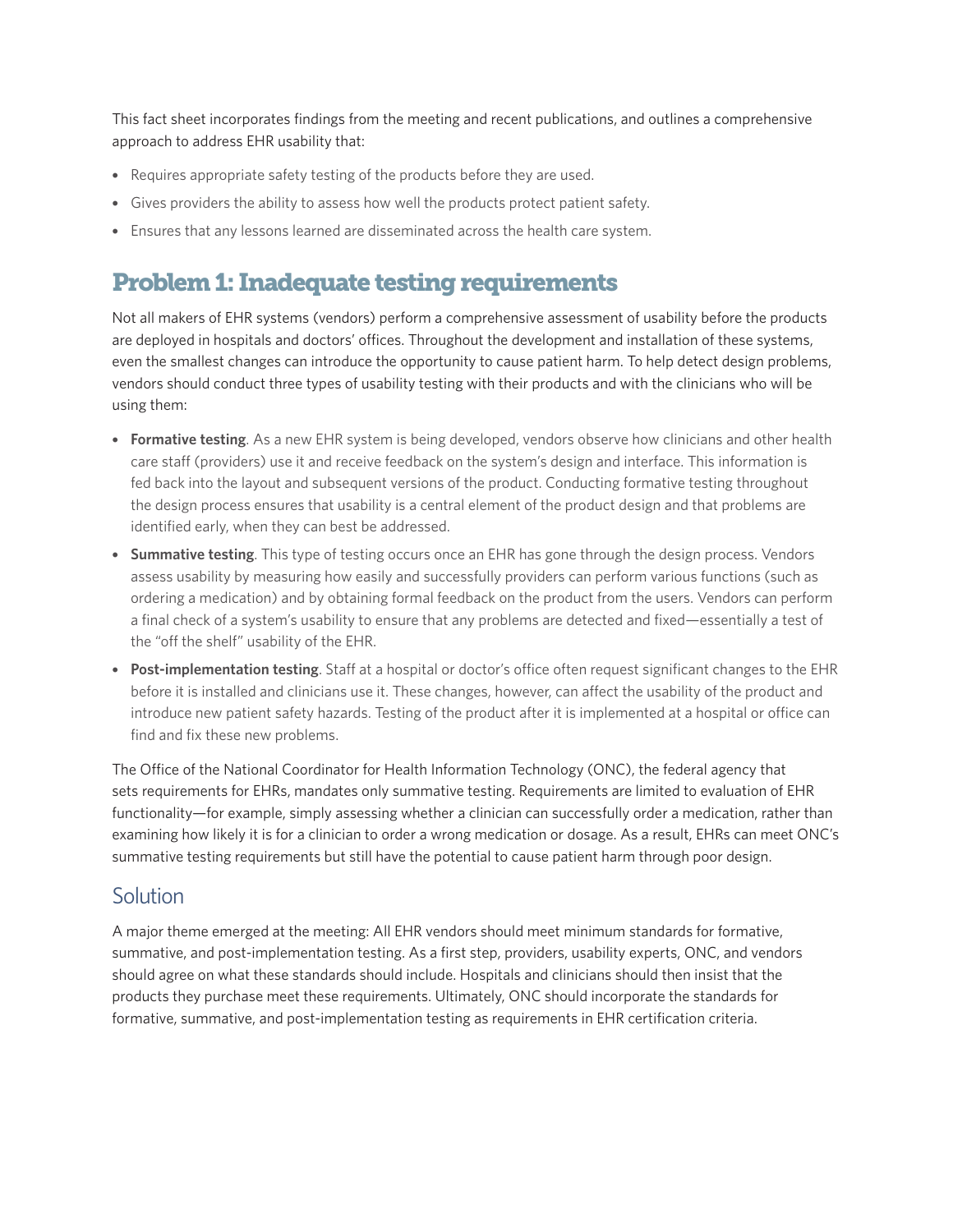This comprehensive testing will ensure that all products meet basic usability needs and thus protect patient safety. The results could also help hospitals and clinicians compare products as they decide which EHR to buy. For this dissemination to occur, ONC should require vendors to use uniform templates to describe their testing and findings in plain language and make them available to the public.

## Problem 2: Insufficient measures of EHR safety and usability

There are currently no widely accepted metrics for EHR performance that would allow providers and vendors to track patient safety problems or set targets for improvement after systems have been implemented in a hospital or office. Providers could use information, for example, on the percentage of orders made on incorrect patients, the frequency of EHR-related medication errors, and the percentage of alerts for situations that do not warrant alerting.

In other patient safety areas, quality measures have been used to drive improvements. For example, hospitalacquired infections had long been recognized as a patient safety problem, but only the development and implementation of ways to assess the frequency of these infections resulted in major reductions.

#### **Solution**

The National Quality Forum recently called for the development of measures to improve EHR usability and safety.<sup>3</sup> Using its recommendations as a guide, vendors, hospitals, clinicians, and patient safety advocates should prioritize developing these measures, funded by the federal government, foundations with an interest in patient safety, or private sector stakeholders. Providers can then assess the performance of their systems and work with vendors to improve areas of weakness. Health insurers can determine whether providers in their network are effectively preventing avoidable EHR-related safety issues. To facilitate the development of this data, ONC could update certification criteria to ensure EHRs can provide the information necessary to calculate the quality measure.

#### Problem 3: Inability to learn from EHR usability and safety issues

Attendees at the meeting highlighted the difficulties they face in sharing valuable lessons to inform EHR development and implementation at other facilities. For example, after identifying that clinicians were ignoring alarms about potential medication dosing errors because these were similar to other alerts, one facility worked with its vendor to differentiate among alarms within the EHR. Another health system reported that it had found ways to improve the efficiency and accuracy with which the EHR system matched patients with their records, improving patient safety and saving clinicians significant amounts of time. However, neither health facility was able to share either the identification of the problem or the solution with other systems.

Meeting attendees felt that one key impediment to information sharing is that providers fear violating restrictive nondisclosure and intellectual property clauses in their contracts with vendors (often referred to as gag clauses). Furthermore, participants highlighted that no organization has responsibility for identifying systemic problems with EHRs and educating vendors and providers about ways to address these issues.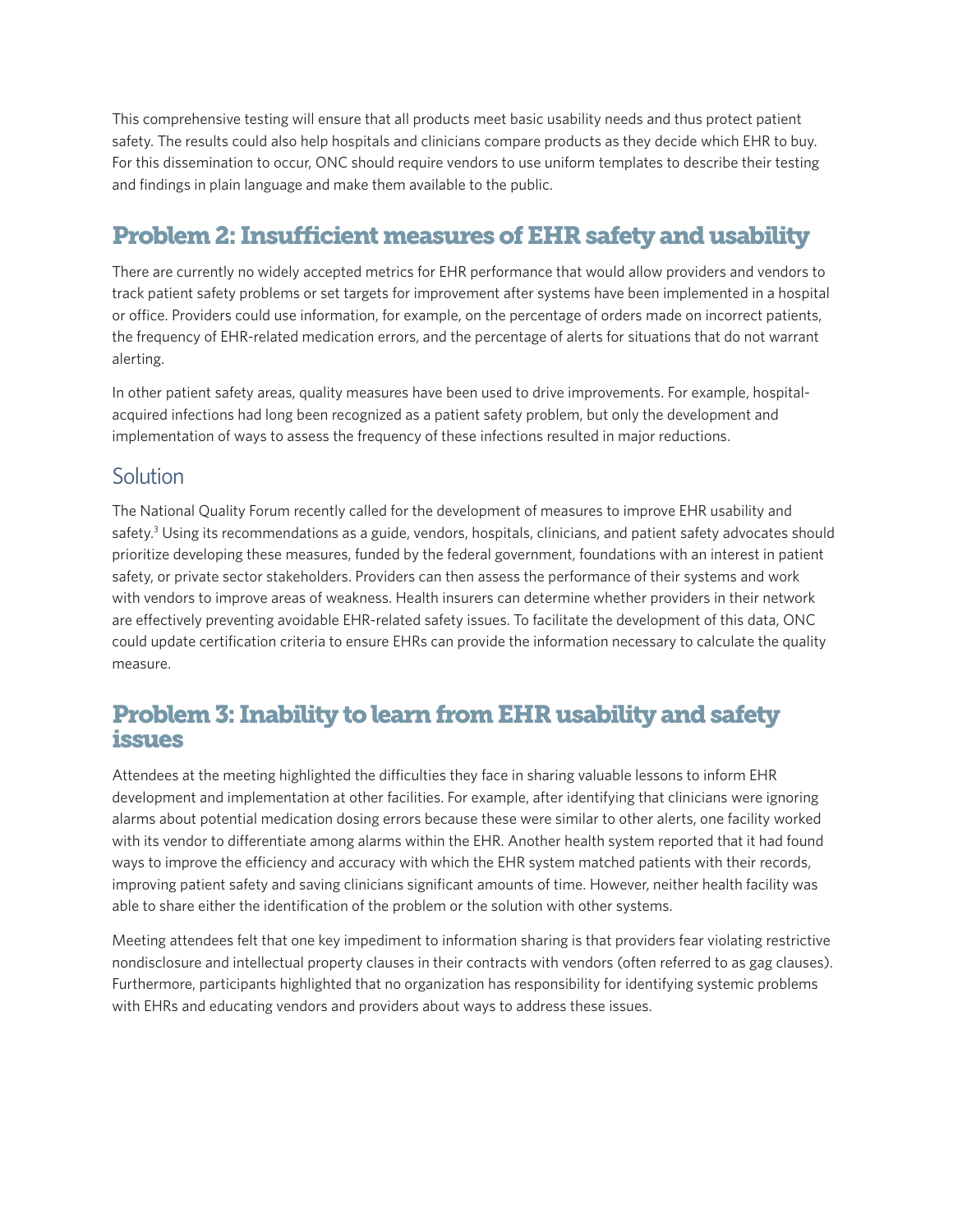In other areas, patient safety organizations (PSOs) allow hospitals and clinicians to share information on a range of safety problems, study the root causes, and recommend solutions. These PSOs have broad mandates, addressing problems that include the poor management of behavioral health, inadequate disinfection of reusable supplies, and improper use of antibiotics. Providers feel free to share information with PSOs because the reports cannot be used in lawsuits.

This approach to PSOs, though, inadequately addresses EHR usability for two reasons. First, given their expansive mission, PSOs lack the resources to focus on health information technology in a comprehensive and sustainable manner. Second, issues reported by nonproviders—in particular, vendors—are not protected from lawsuits, which decreases the likelihood that they would participate.

#### Solution

To address these gaps, many meeting participants recommended creating an organization that can facilitate the sharing of providers' experiences—without fear of violating a gag clause—and can systematically examine EHRrelated issues reported by providers and vendors at the national level. Both the Institute of Medicine<sup>4</sup> and ONC<sup>5</sup> have called for the establishment of such a group.

Given the importance of addressing this problem, meeting participants suggested that Congress pass legislation that would:

- Designate an entity to assess EHR-related patient safety problems and disseminate findings.
- Provide initial financial support for the organization while it develops a long-term business plan.
- Specify protections for vendors equal to those of providers when sharing information within the safety group.
- Have the organization convene providers and vendors to agree on ways to share best practices and lessons learned from their use of EHRs, including eliminating contract provisions that prevent information sharing.

#### **Conclusion**

While federal legislation and financial incentives have achieved widespread adoption of EHRs, Congress, ONC, providers, and vendors should now address the unexpected risks and hazards to patient safety associated with these new systems. By raising the bar on testing for usability, measuring performance, and opening up ways to share learning on problems and solutions, stakeholders can make progress on EHR usability and safety and help clinicians deliver safe, patient-centered, high-quality care.